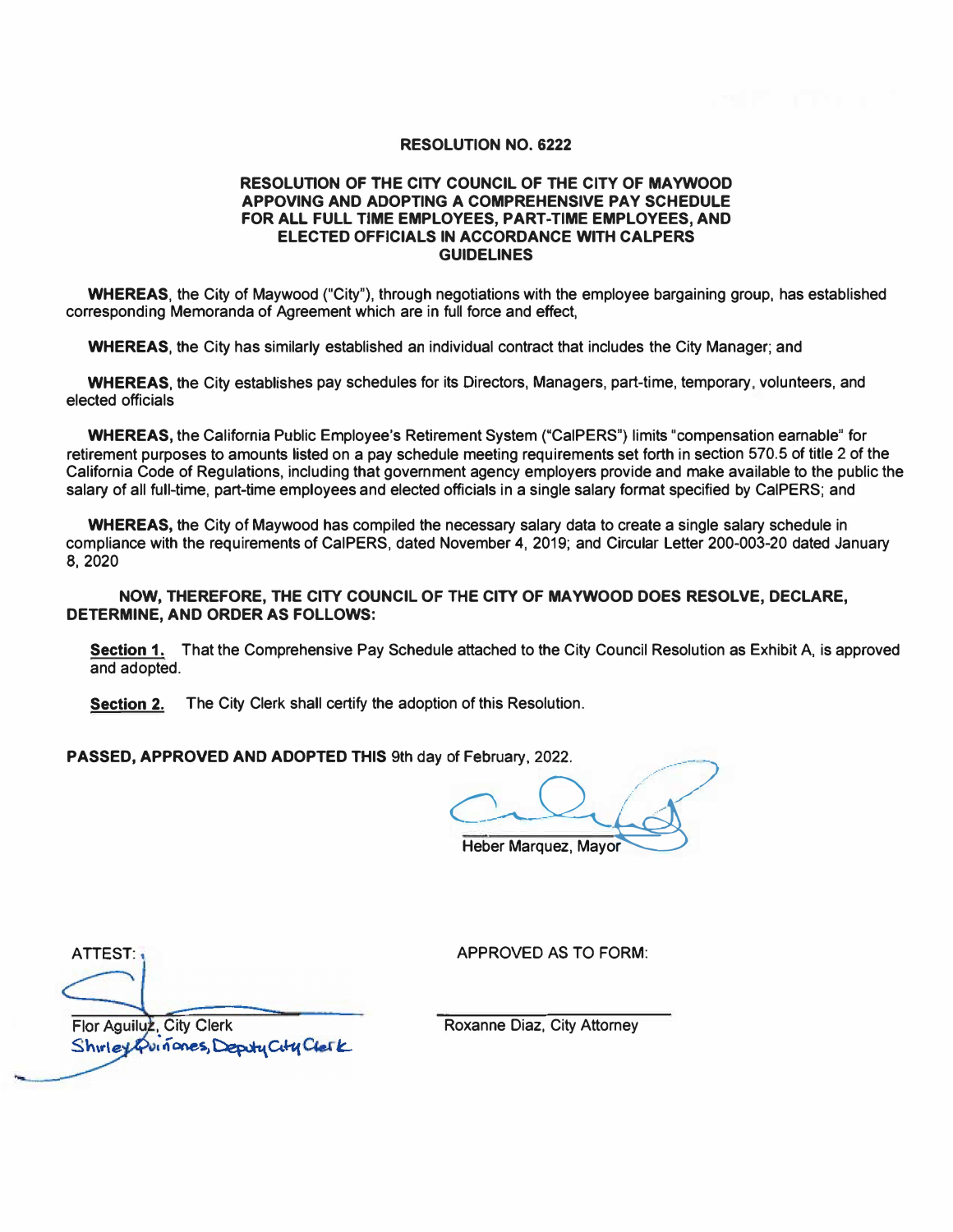**STATE OF CALIFORNIA COUNTY OF LOS ANGELES CITY OF MAYWOOD** 

I, Shirley Quiñones, Deputy City Clerk of the City Council of the City of Maywood, do hereby certify that foregoing Resolution No. 6222 was duly passed and adopted by the City Council of the City of Maywood, at a regular meeting of the City Council held on the 9th day of February, 2022 by the following roll call vote, to wit:

 $\lambda$ 

 $\lambda$ 

 $\lambda$ 

AYES: DE LA RIVA, LARA, TORRES, GARCIA, MARQUEZ

NAYES:

ABSENT:

**ABSTAINED:** 

Flor Agulluz, City Clerk Shirley Quiñones, Deputy City Clerk